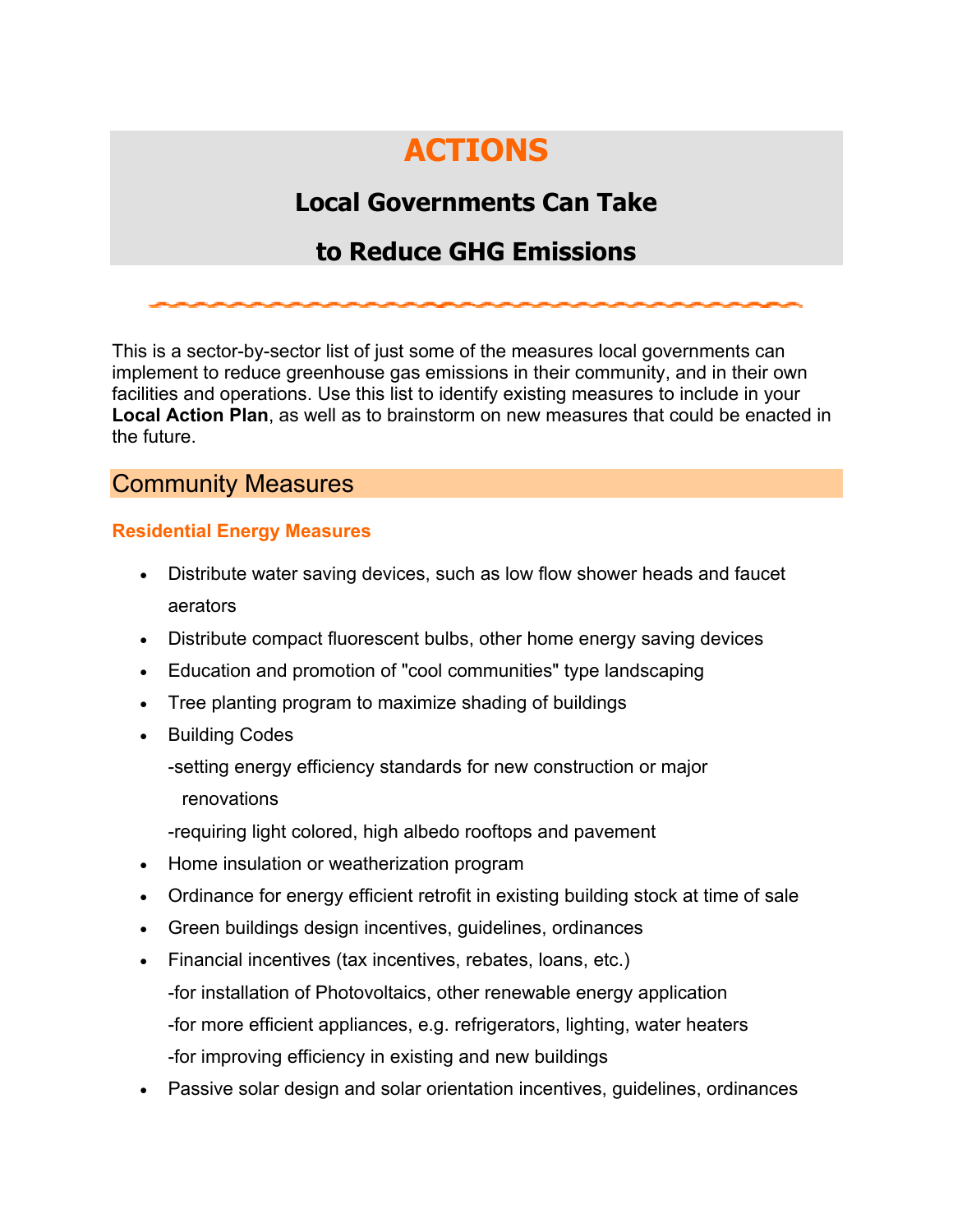#### **Commercial Energy Measures**

- Lower business fees or wave permits for energy efficiency improvements and use of solar energy
- Building Energy Tax Credit
- Distribute compact fluorescent, lighting occupancy sensors, other commercial application energy saving devices
- Cooperative or aggregate purchase or buyer program for lighting, efficient equipment
- Building codes

-raising energy efficiency standards for new construction, significant renovations, remodeling, additions

-requiring light colored, high albedo rooftops and pavement

- Green building design incentives, guidelines, or ordinances
- Ordinance for energy efficient retrofit in existing building stock at time of sale
- Provide energy services to business, e.g. audits, assessments for energy efficiency improvements, other technical assistance

#### **Industrial Energy Measures**

- Ordinance establishing energy efficiency requirements for new industrial permits
- Ordinance requiring industries to develop and implement energy conservation programs
- Ordinance lowering business fees or waiving permits for energy efficiency improvements and fuel switching (including use of solar energy), heat recovery/co-generation systems
- Provide energy services to industry, e.g. audits, assessments to recommend process changes, other energy efficiency improvements

#### **Financing Energy Efficiency**

• Establish financing program for efficiency improvements in the community, e.g. revolving loan funds through bonds, energy taxes, etc.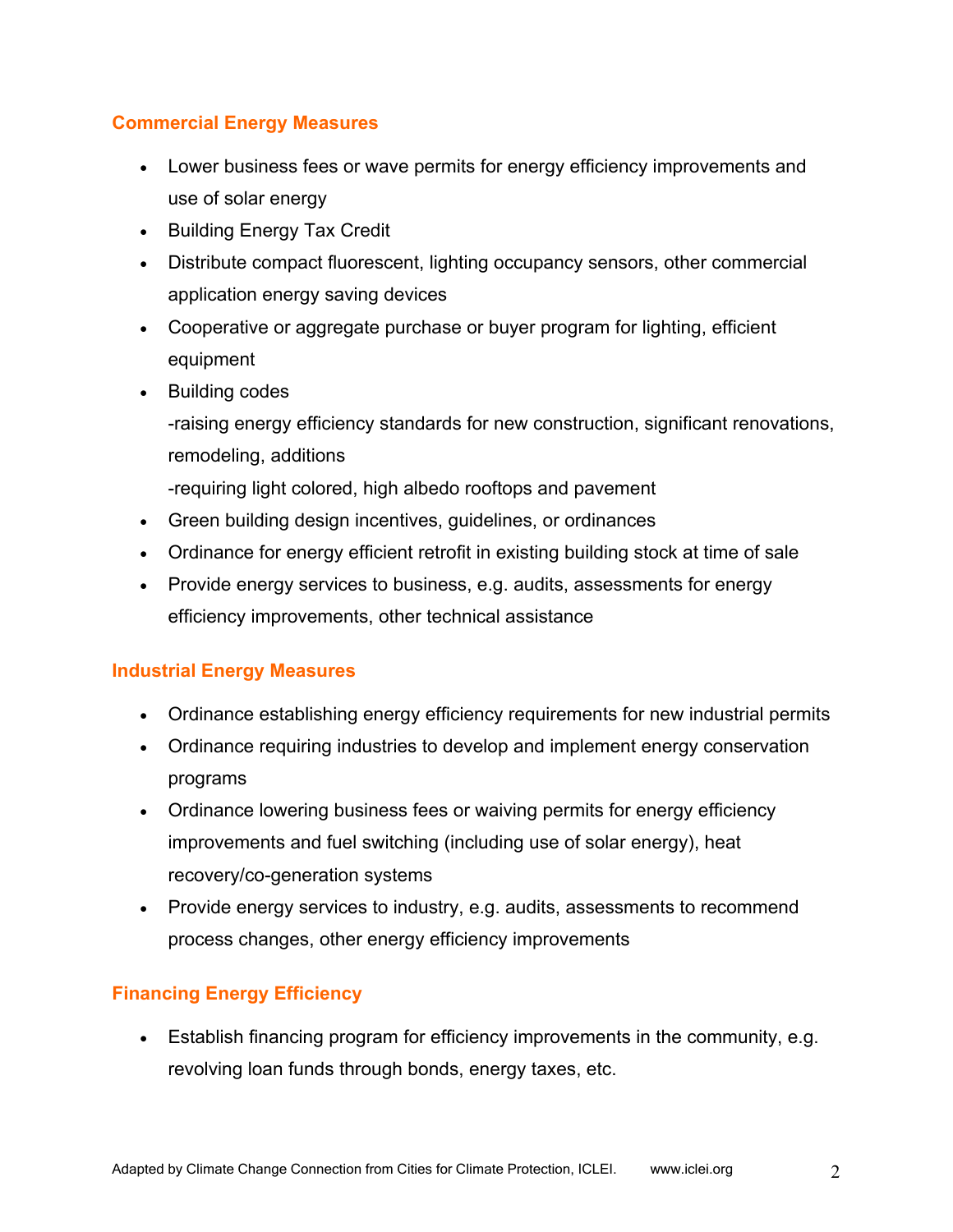#### **Transportation Measures**

- Implement policy shifting funding away from roads and highways to alternative transit
- Work with local stakeholders to make transportation infrastructure in the community bicycle and pedestrian friendly
- Increase use of alternative transit **public transit, van, carpooling, cycling, walking**- through:

-Funding for facility, system and/or infrastructure improvements (i.e. Install secure bike racks and showers, etc.)

-Encourage employers to provide incentives to carpool e.g. free parking or priority parking for carpoolers, free lunches, contests etc.

-Implement free bike share program

-Work with transit authority to reduce public transit fares -Jitney or shuttle service connecting neighborhoods to commuter lines

- Institute a guaranteed ride home in emergencies for all pedestrians and bicyclists
- Establish service center selling transit passes, providing route information, bus schedules, maps etc. and coordinates car/van pooling, ride-sharing, etc.
- Parking Policies

-Implement program to remove public parking

-Zoning ordinance that reduces minimum parking space requirements for new construction

-Parking fees to fund transit use, bicycle or pedestrian improvements

• Create an alternative working schedule program for non-motorized commuters e.g. flextime, compressed work week, work from home

### **Land Use Measures**

- Zoning/land use policy changes to promote infill development
- Zoning ordinance that promotes high-density development
- Zoning change to reduce parking requirements and allowances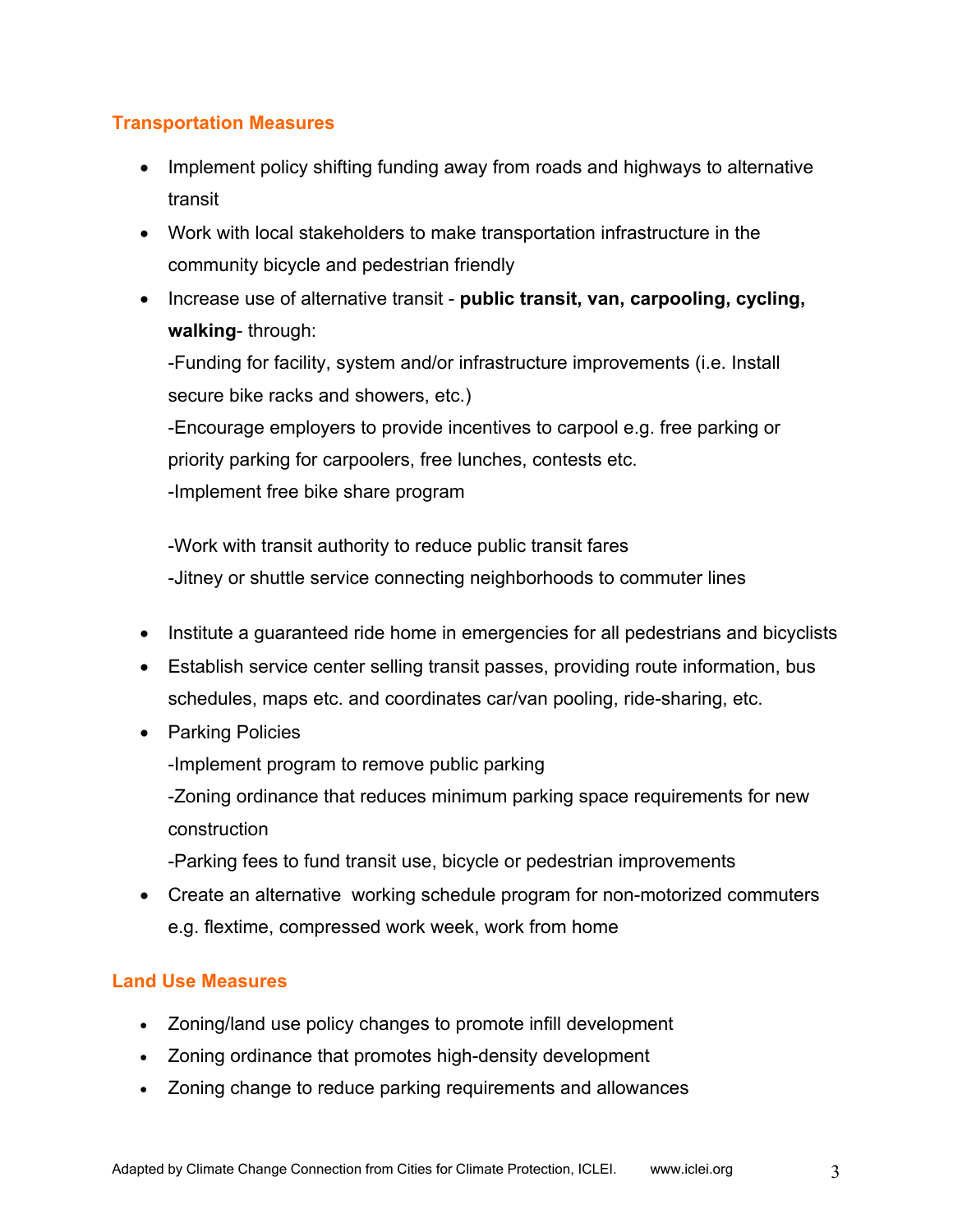- Density bonuses and incentives for high-density, infill, and transit-oriented development
- Impact, facility, mitigation, and permit fees that discourage sprawl

#### **Waste Reduction**

- Establish a center for reusing salvageable goods
- Conduct home composting education programs, distribute compost bins
- Collect curbside yard debris
- Implement or expand residential curbside recycling collection
- Improve or expand commercial recycling collection
- Community recycling drop-off sites
- Financial incentives to reduce waste such as:
	- -Pay-as-you-throw or unit pricing
	- -Special taxes and tipping fees
	- -Advance disposal fees
- Implement landfill methane collection program

# Local Government or Corporate Measures

### **Buildings**

- Comprehensive municipal retrofit of existing buildings, parks, stadiums, swimming pools and other recreation facilities, e.g. lighting, insulation, HVAC systems
- Building-specific renewable energy applications, e.g. installing solar hot water heating for locker rooms of recreational facilities
- Lighting efficiency improvements
- Energy efficiency standards for renovations and new construction of municipal buildings
- Lighten colors of existing rooftops and street paving to reduce "heat island" effect
- Rooftop gardens, greening of buildings surroundings for cooling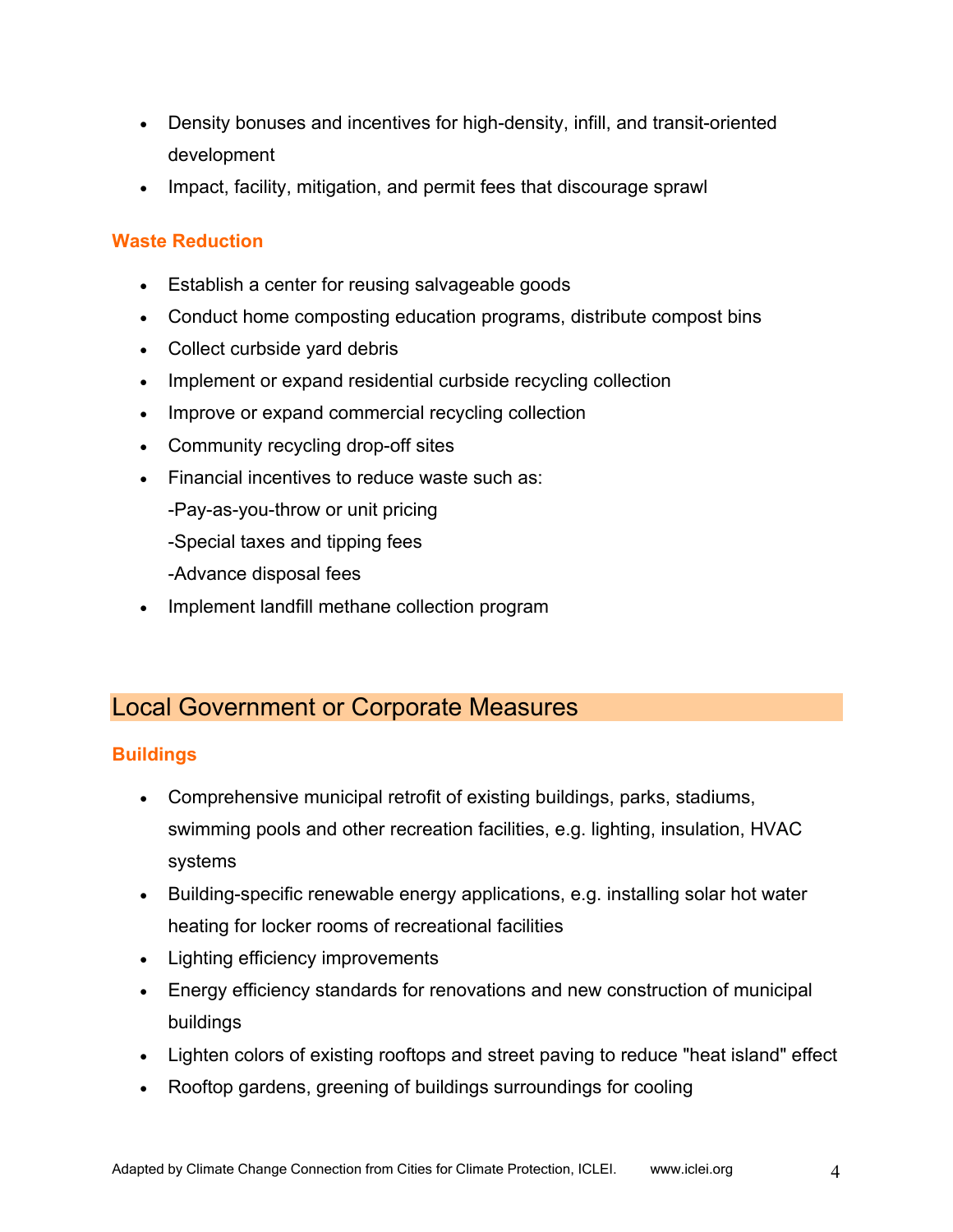- Implement co-generation/heat recovery
- Procurement policies that specify energy efficiency standards in all purchasing and bid specs for office equipment, motors, lighting, appliances, etc.

### **Lighting**

- Replace existing lighting with energy-efficient and low-wattage lamps and ballast
- Reduce energy use through reducing hours of operation and/or number of lights
- Solar Photovoltaic (PV) powered street and emergency lighting
- Switch traffic signals, exit signs from incandescent bulbs to Light Emitting Diodes (LED's)

#### **Procurement**

• Modify purchasing policies to specify energy efficiency standards in all purchasing and bid specs for office and heavy equipment, motors, lighting, appliances, etc.

#### **Fleet**

- Downsize current and future vehicles through procurement policy changes
- Reduce fleet size (i.e. total number of vehicles)
- Improve scheduling and route efficiency
- Change procurement policy to specify high fuel efficiency for each vehicle class
- Improve maintenance regime for increased efficiency e.g. check tire pressure
- Replace on-the-job driving with telecommunications, transit, bicycling, walking, and carpooling
- Provide incentives to reduce municipal employee travel, e.g. trip reduction policies like subsidized transit passes, elimination of free parking, preferred parking for carpools, vanpools

#### **Water**

- Energy-efficient retrofit of facilities, especially pumping processes
- Energy efficient specs for new construction of sewage and waste water system